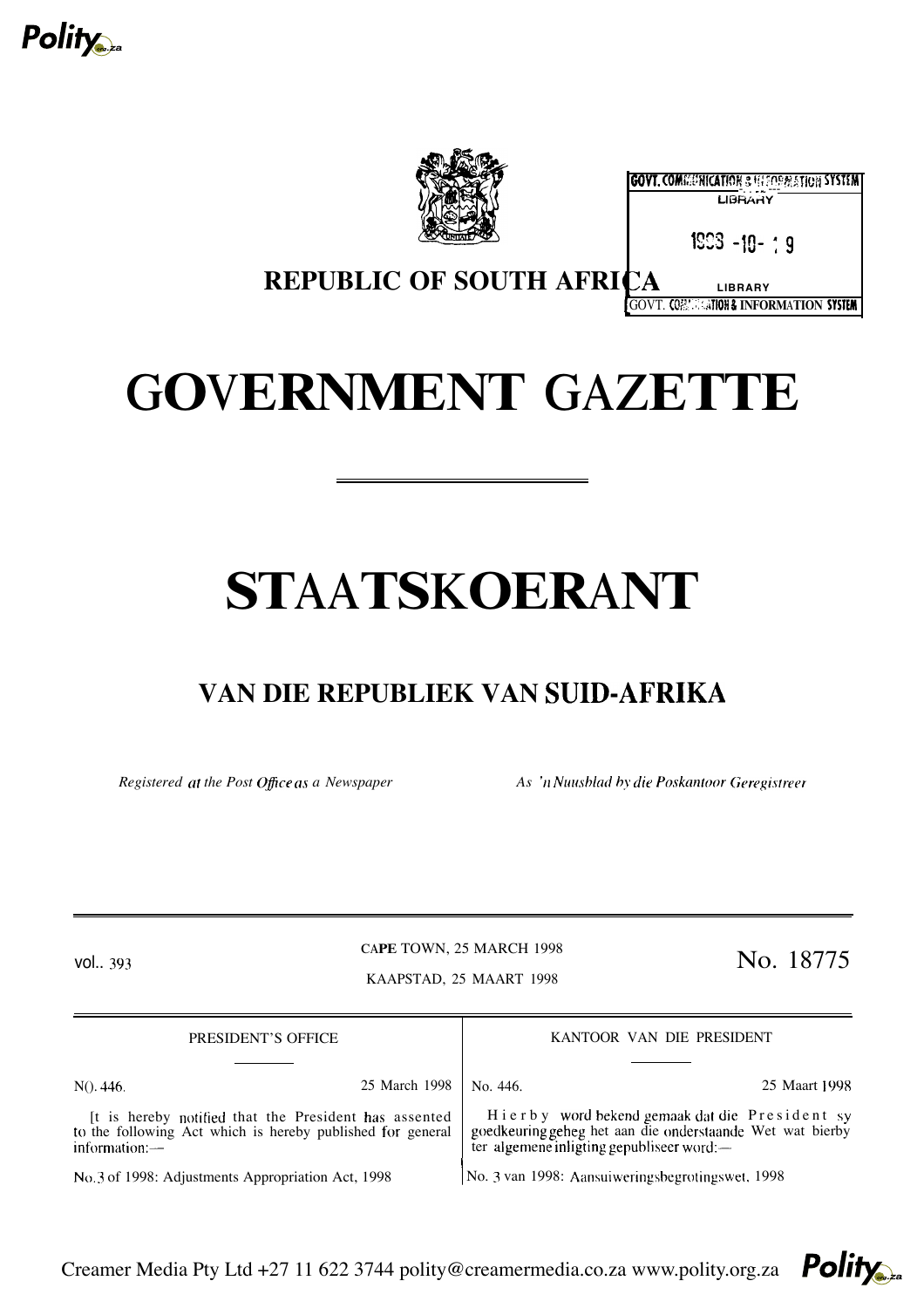**Act N().** 3, 1998 ADJUSTMENTS APPROPRIATION ACT. 1998

## **ACT**

**To appropriate adjusted amounts of money for the <sup>I</sup> equirements of the State in respect of the financial year ending 31 March 1998.**

> *(English text signed by the Presi lent.) (Assented to 24 March 1998)*

BE IT ENACTED by the Parliament of the Republic of South Africa, as follows: follows:-

#### **Appropriation of adjusted amounts of money for req lirements of State**

**1.** Subject to the provisions of the Exchequer Act, 1975 (Act No. 66 of 1975), there are hereby appropriated out of the National Revenue Furld for the requirements of the 5 State in respect of the financial year ending 31 March 998, as a charge to the State Revenue Account, the adjusted amounts of money showr in column 1 of the Schedule.

#### **Short title**

2. This Act shall be called the Adjustments Approprial ion Act, 1998.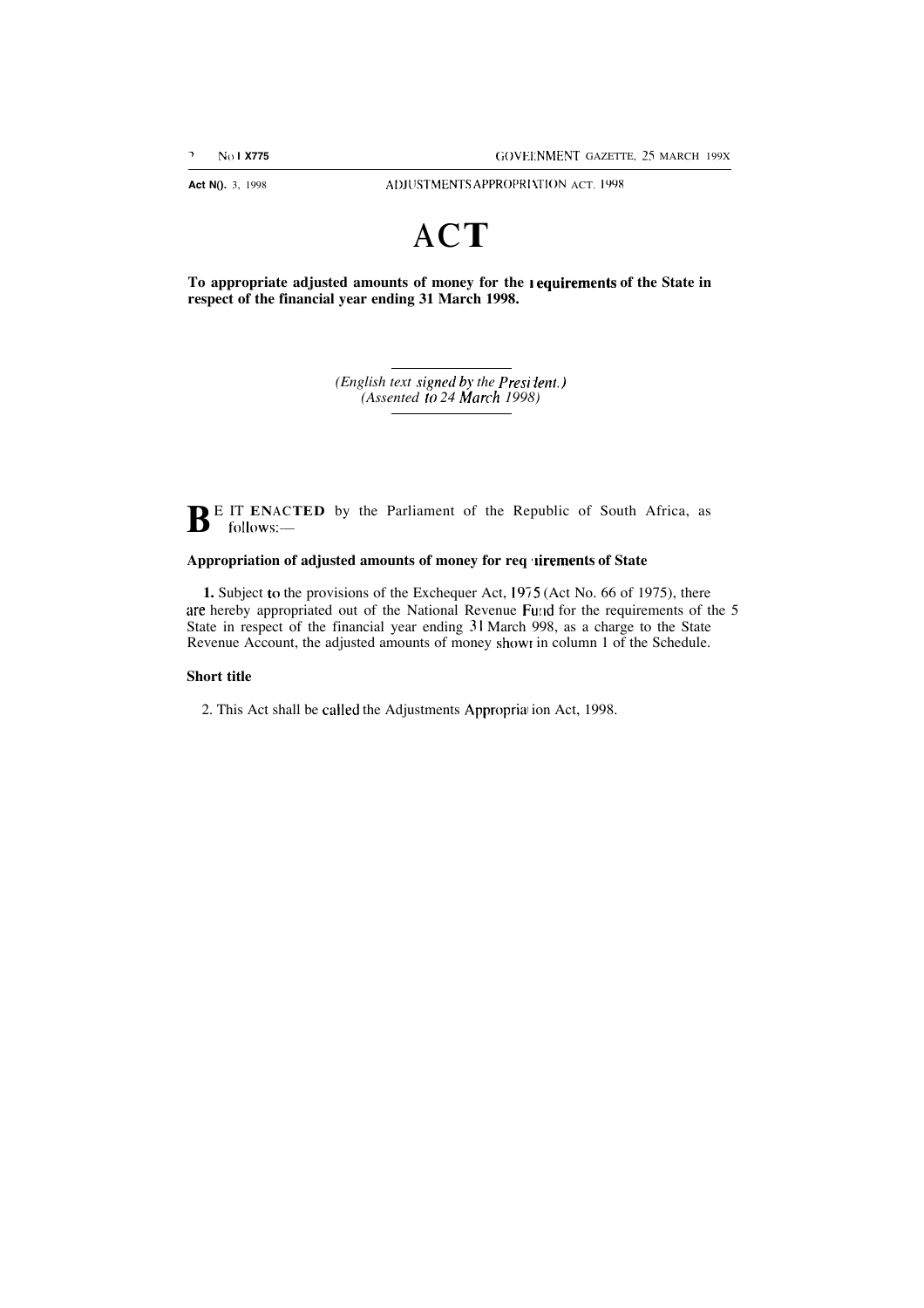No. 18775

 $\overline{\mathcal{L}}$ 

Act No. 3,1998

### **Schedule**

ADJUSTMENTS APPROPRIATION ACT. 1998

#### Vote Title Column 1 Column 2 No.  ${\bf R}$  $\mathbb{R}$ 2 618 000  $\overline{1}$  $\overline{\phantom{a}}$ 13 765 000 10.448.000  $\mathbf{1}$ 196 720000  $\overline{\mathbf{S}}$ Including-170 000 000 13 611 000 93 350 000  $\epsilon$ Including-Grants-in-aid: 71000 I 438 000  $-1686000"$ 1657(1000) Foundation for Research Development .................. 1100000 52 076 000  $\mathbf{8}$ 473186.000  $\mathbf{o}$ Including-Contribution: Training Fund for Local Government Affairs ........ 7000" (H)() 69.586.000  $\bar{1}0$ 535 X4X 000  $\overline{11}$ 9 847 000  $12$ 2 586855 (K)  $\mathbf{1}$  $I D(M)$  $14$ 180 458 000  $15$ Including-Grants-in-aid: 1025 000 45 591 000  $16$ 863591000  $17$ 467847 (K)() 18  $200001$  $19$ 286416 ()()(1  $20$ Including-Contributions: 50 840 000 9.646.000 2.593000 Truth and Reconciliation Commission ................. 29.425.000 7978.000  $21$ 66.554.000  $22$ 34 458 00  $23$ 288551)()(  $24$ **IIX(1I00)**

#### (As a charge to the State Revenue Account)